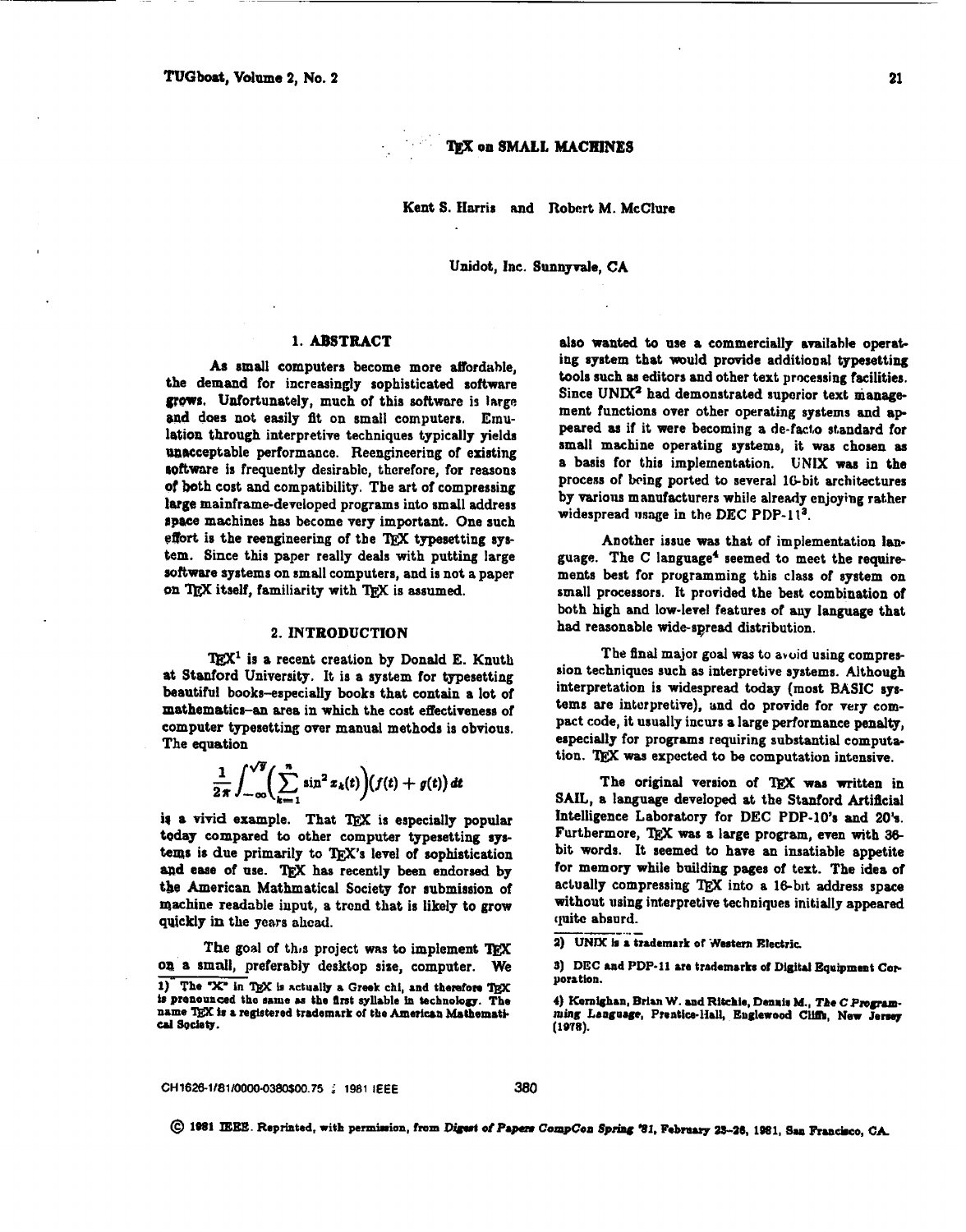The goal indeed seemed to be a formidable task. The methods employed **to** bring about the rediration of "Table-top" TEX is what this paper's all about.

# **3. MULTkPBOCE'SS APPROACH**

It **was** clear from the sire of the *SAIL* version that TEX could not possibly exist as a single process within a 16-bit address space. Because UNIX does not rupport a runtime overlay system, we decided **to** split TRX into two separate but concurrent processes. We decided **to use** UNIX's simple but elegant system of pipes. The UNIX pipe is a mechanism by which the output of one process (pasal) is routed **to** the input of another process (pass2). One early question concerned whether there existed a division point in TFX where this simple tandem scheme could be implemented, or were feedback paths from pass2 to pass1 always necessary?

Figure **1** is a simplified block diagram of data flow. The vertical dashed line shows the most obvious place of division. The balancing of instruction and data space requirements between the two passes along with numerous other details also affected this division point. After examination of the boxes labeled "Main Control" **and** 'State Stacks", it **waa** determined feedback path would, unfortunately, be required. Pass1 and pass2 had **to** exist aa processes coupled by two piper, one for communication in the forward direction and one for the reverse direction.

**A** few words about virtual memory techniques **ue** in order. As much data (both predehed **and**  generated) as possible was to be kept memory resident for obvious performance reasons. Since a 16-bit data apace **waa** simply not enough **to** hold the numerous tables required by TEX. most were moved to secondary storage and cached through memory resident buffers with buffer replacement done on a least-recently-used (LRU) basis. We will refer to these as virtual memory (VM) systems. How these VM systems are incorporated into various nooks and crannies of TEX will become clear shortly.

#### **4. PA89 ONE**

The overall purpose of pass1 is to break down input text into a stream of primitives and data for pass<sup>2</sup>, who does the real work. Pass1 is responsible for macro definition and expansion and for managing other user **defiped** token lists (such **as tho** output routine, align**ment testa,** and **mark** texts). l'kse token Iiats are kept as character strings instead of hash indexes or primitive codes **aa** in the *SAIL* verrion. This provides for eaw of porrl manipulation whereas **the SAIL** implementation

reduces them to pass 2-like entities. Subsequently, time honored string based algorithms can be used. Figure 2 shows our macro expansion stack frame layout.

The hash entry symbol table is managed on a linear collision basis-applying the hashing function to the symbol, using this value to index into the haah table, and then linearly scanning to find either a symbol match or a free cell. Contents of the hash table are address pointers to the symbol character string **(see**  figures 3 and 4). The hash table is one-to-one with the first part of the equivalents table. The equivalents table contains key information for all primitive control sequences and user defined control sequences. This arraugemeot is essentially identical to the **SAIL** version with the exception that the hash table pointers and macro text pointers are actually VM pointers.

The VM system used to hold the output routine, alignment templates, and mark texts is illuntrated in figure 5. The addresses shown are not mandantory and can be tailored for a particular user's needs. Additional VM systems can be added to expand allocated sizes of the various elements. However, the numbers shown are realistic. This mechanism of fixed size allocation fosters simplicity and saves memory with little loss of generality.

Two output routine definition areas are shown, allowing output routine redefinition without collision. The next four **4K** (byte) blocks comprise the halign and valign template storage areas. The remaining memory up to the **32K** point is currently unuaed. The second **32K** is divided into 128 256-byte chunks. Each chunk can hold one **mark** *tat.* Although there are only three possible **marks** per page of **text** (top, bottom, and first), pass1 does not **how** where the page break **will**  be. To solve this problem, **we** keep up to **128 mark**  tezts. When pass2 decides it's time to digest the output routine, it indicates to para1 bow many marks **were**  on the'page just built. Pass1 uses this information to manage the pointers and text buffers accordingly.

#### 5. PASS TWO

The primary data structures of pass2 are large and complex linked lists. For performance, these lists are memory resident. However, two tables are virtual in  $pass2$ -font information and the hyphenation exception dictionary.

Font information fles typically range between **700** and **1000** bytes in length. Since *lj3X* aupportr **32** font Bles, the need to keop these table8 on **secon**dary storage is clear. As before, font information files **arc** cached on an LRU basis with a small numbex **of**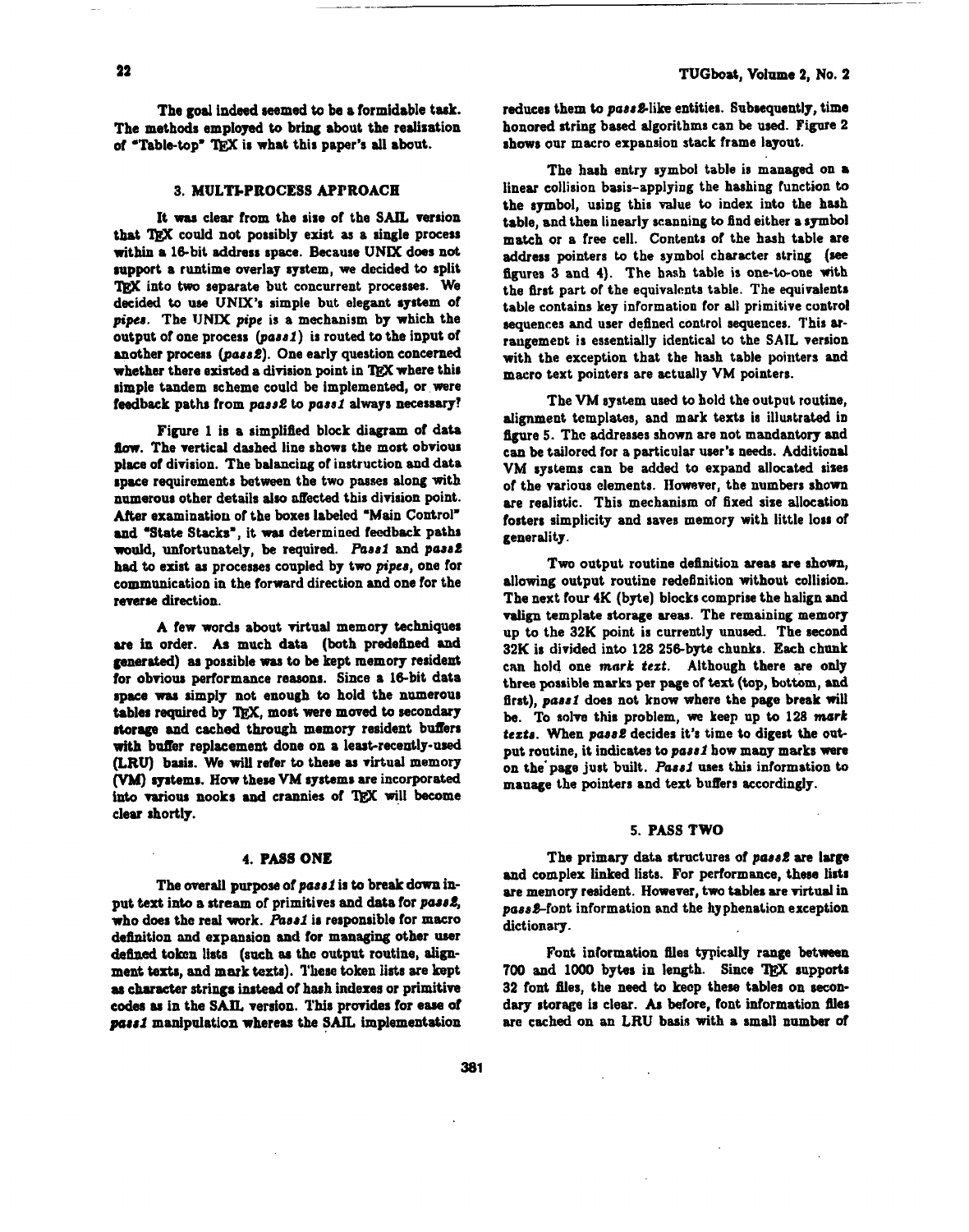files (usually four) in memory at one time. Since font changes are relatively rare, this causes little performance degradation.

In fact, the only VM system that has hindered performance eigniflcantly is the hyphenation exception dictionary. Currently, exceptions are kept in a file of sorted fixed length records and simply binary searched. There are superior methods that we expect to incorporate later.

Perhaps the most important implementation decision in *pass2* concerns execution speed rather than code votume. The SAIL version utiliaes floating point exclusively for its *glue<sup>5</sup>* values. This approach is unacceptable considering the poor floating point characteristics of most 16-bit processors.

Moreover, output results will differ between various processors with slightly different floating point implementations due to differences in accumulated round**off.** The solution, of course, is to use **fixed** point with appropriate scaling. There is a most conspicuous fly in this ointment. It is inherent in TEX's line-breaking and page-breaking algorithms that *glue* values have the sane dynamic range between 0 and 1 as between 1 and **ce.** This is essentially the dehition of floating point!

The technique **we** chose is ueually considered the worst possible solution-software emulation of floating point. The key, however, is the format used (figure 6). At first, a 16-bit exponent may seem a bit excessive, but since this is the natural width of arithmetic of most small machines, it provides for rapid manipdation. Astonishingly enough, TEX has performed very well utilizing this technique.

The **SAIL** version uses floating point exclusively for **all** glue and dimensional data. We limit the **use**  of floating point to gain both space and speed performance. With the exception of 32-bit *gluc* values and line widths used within the linebreaking code, **dl** of TEX's internal dimensional values are kept as 16-bit inine widths used within the line-breaking code, all of TgX's internal dimensional values are kept as 16-bit integers. In this implementation of TgX, internal units are mils (.001 inch), providing for a range of  $\pm 32.767$ inches. For a standard 8.5 by If inch page, this is certainly suficient.

# **6. CONCLUSION**

A few words about porformance are in order. Actual measurements so far show that TEX on an Onyx C8002 system can process 8.5 by 11 inch pager of 23

,

**8rsr.g.** complexity **tart** in 8bout 5 to **10 mcondn per**  page (with hyphenation **turned om. Currently, bpp**  henation degrades this by a factor of 2 or 3, but this is improvable. The system mentioned has as its procesror a Zilog **Z8002** Isbit microprocessor with **256KB** of main memory, and a secondary store consisting of a IOMB Winchester disk with **m** aversge access time of about 55ma.

The techniques described here are only an example of those possible in the realm of software compreasion. **The** task of compressing software without grorr performance degradation **may** not be **a** ayatematic one, but this example illustrates its feasibility.

### **7. BEFCBENCES**

1. Knuth. D.E., TEX and *METAFONT*. New Directions in **Typesetting**, Digital Press, American Mathmatical Society (1979).



**FIG\* 1** - **SIMPLIFIED DATA FLOW SAIL VERSION** 

<sup>5)</sup> One of the more intoresting concepts in TgX is the idea **that characten and combhations of ehurctan (bow) sm**  held **together** with a flexible space called glue. After positional **calcul.tlon: are done, the** *gluc* **ir eel.**